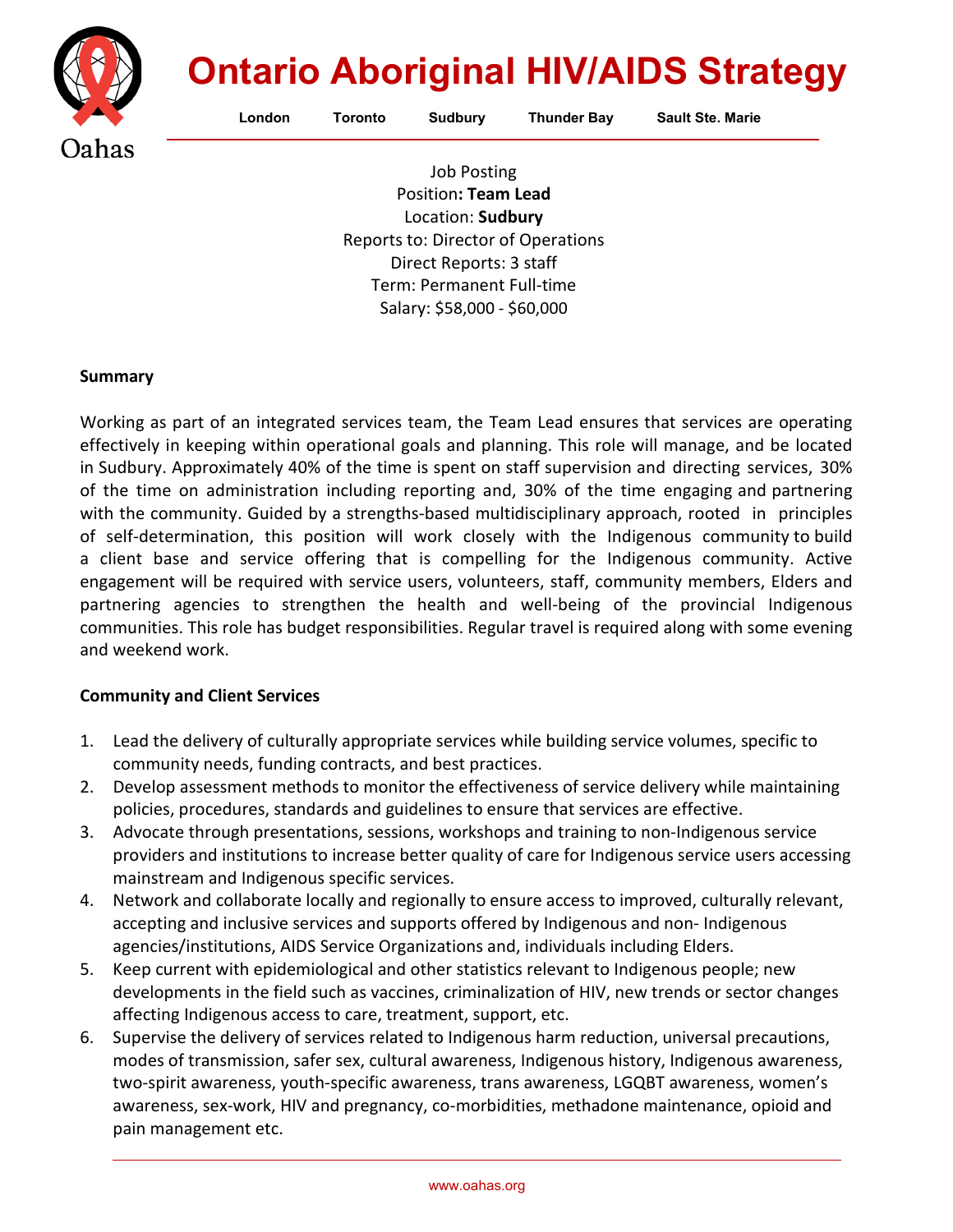## **People Leadership and Supervision**

- 1. Strengthen staff relations, supervise the building of service volume within assigned region.
- 2. Lead the development of Indigenous harm reduction peer services in the region.
- 3. Ensure staff and teams work effectively and efficiently towards meeting annual planning goals tied to the Oahas strategy. Work with staff to develop work plans.
- 4. Manage related recruitment and supervision for the assigned team, including conducting hiring processes, assigning work responsibilities, providing orientation, training and ongoing coaching, support, and performance evaluation.
- 5. Participate in team and management discussions aimed at strengthening services.
- 6. Create an environment among staff team(s) that promotes trust, open communication, creative and analytical thinking and a cohesive team effort.
- 7. Build collaboration and trust, communicate effectively, resolve problems and respond to the concerns of staff and volunteers in area of responsibility.

# **Budgeting and Administration**

- 1. Prepare budgets and monitor expenses. Keeping within the parameters set by funding guidelines and the agency.
- 2. Ensure service monitoring is completed, including tracking data, statistical analysis of data submission to funding partners as required. Coordinate data collection, and/or write reports.
- 3. Provide back-up to other members of the Management Team as required.
- 4. Ensure proper file maintenance and records management.
- 5. Provide leadership and direction for Board or staff committees, when required.
- 6. Other duties as assigned by the Executive Director.

# **Qualifications**

- 1. Competency and deep understanding of Indigenous culture and ways, teachings and history. Ideally, you are someone who is well along in their personal journey.
- 2. Experience with the delivery of community-based, social services, health or cultural services.
- 3. Passion for nurturing culturally-appropriate, community participation and modelling effective leadership within the Indigenous communities.
- 4. Prefer a diploma or degree in a relevant field and/or a combination of related experience.
- 5. Demonstrated 3-5 years of management experience along with ability to build trust, strengthen communication, create teamwork, establish partnerships on a regional level. Demonstrated ability to coach, mentor and supervise staff and volunteers. Excellent personal and professional boundaries.
- 6. Ability to exercise tact, diplomacy and respect when communicating with the Indigenous communities, stakeholders, other agencies and external contacts.
- 7. Strong planning, organizational and decision-making skills.
- 8. Expertise in Microsoft Office Suite.
- 9. Ability to work outside regular working hours as required, travel throughout the province will be required which may include evening and weekends.